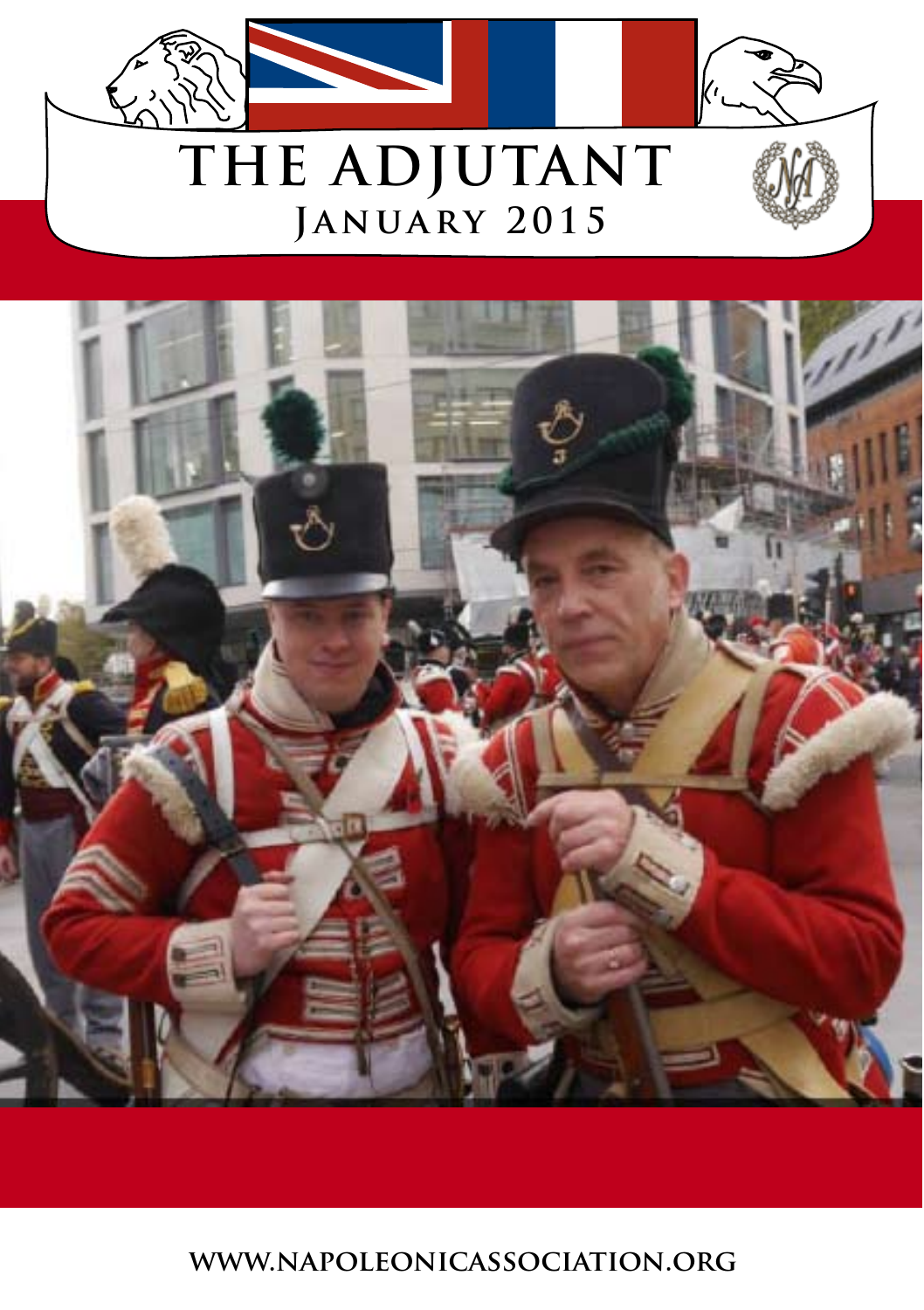### **From your Editor**

Hello,

Thank you to those who have sent me articles for this **my** last edition of the Adjutant. It is a smaller version and one that has taken a long time to gather together. Partly because of the time of year ( it clashing with Christmas and the New Year ) but also because there is less to report out of the season. Thank you for your patience.

My fnal Thank you goes to Alan Balding for this cover picture. Taken during the Lord Mayors show I feel it represents everything that the Napoleonic Association is about.

I wish you all a very happy 2015.

Thanks

Tracey Paylor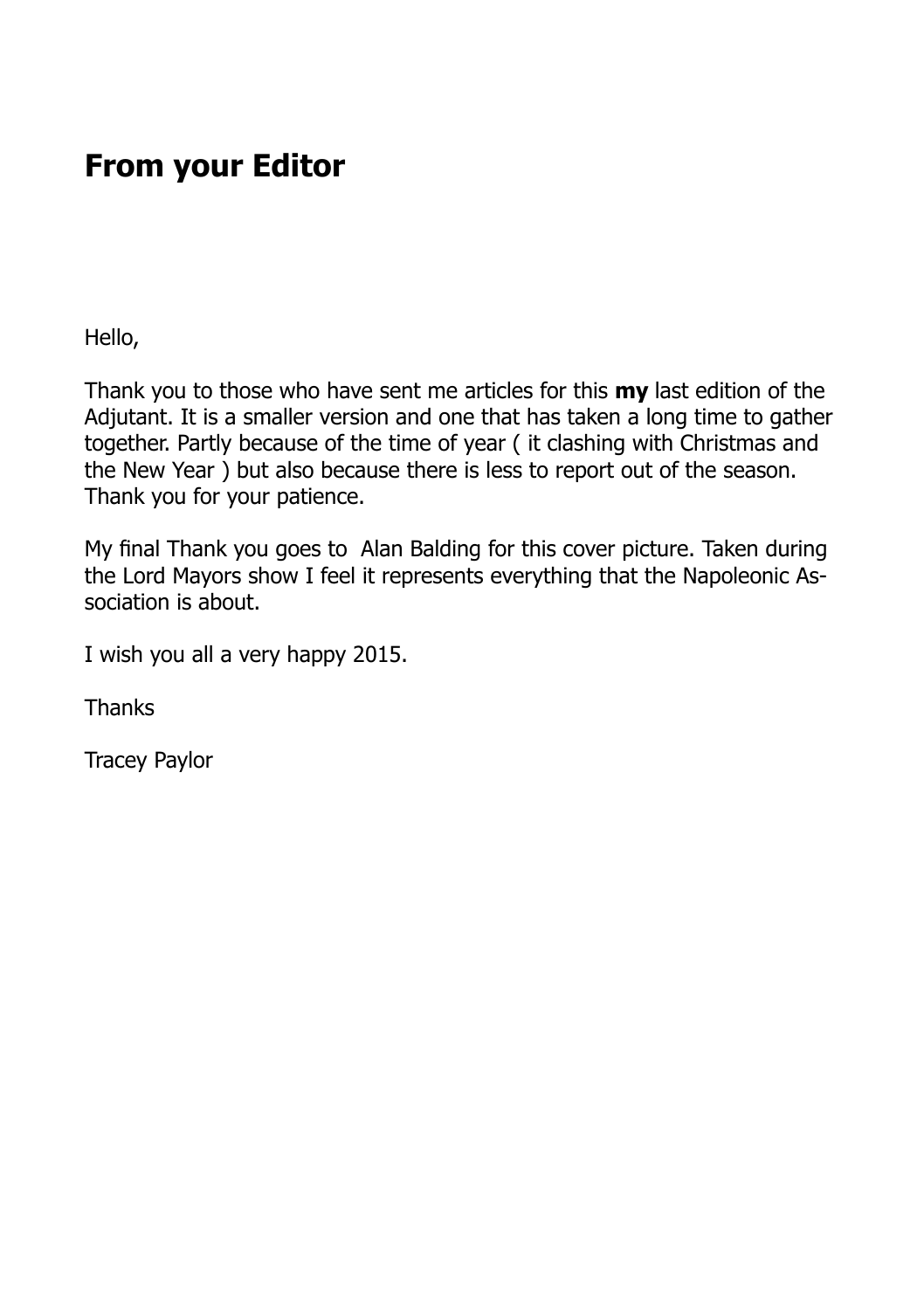## **In this Issue:**

| Jane Austen Dancers-Duchess of Richmond Ball13            |  |
|-----------------------------------------------------------|--|
| Bonaparte and the British - A British Museum Exhibition16 |  |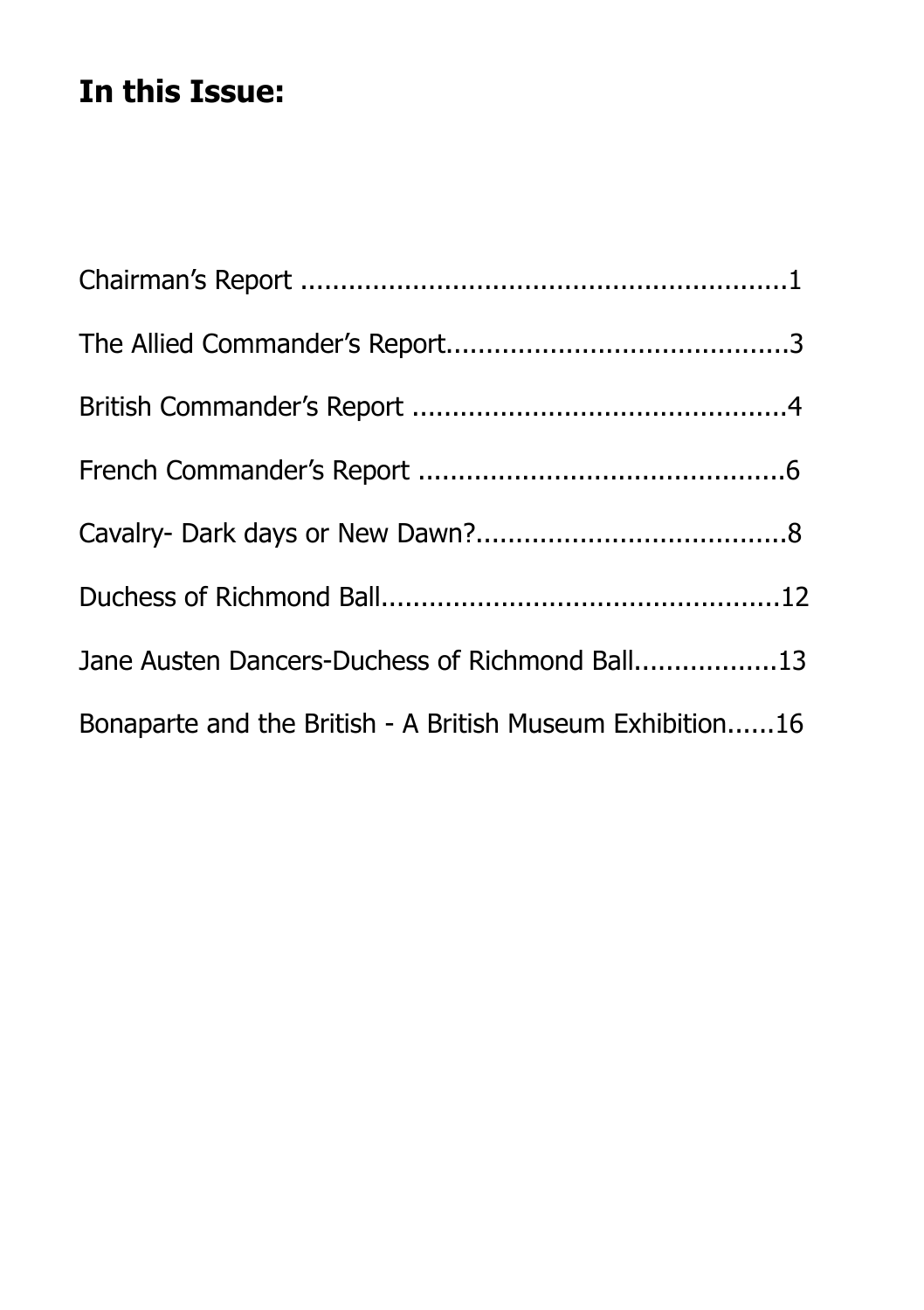# **The Chairman's Report**

We have now almost reached the end of 2014 and the year seems to have gone so quickly. I certainly have enjoyed the events and the highlight for me was the Lord Mayor's Parade in London. I watched the Parade later on the BBC and Dan Snow saying that we were his favourite part of the Parade was testament to the work we all put into making all our



events the best we can. That is high praise indeed from a prominent television historian.

The Association's preparations for Waterloo 200 carry on unabated. The Registrations Site for re-enactors closed on 30 November 2014 and by now the British and Prussians amongst you should be receiving the confrmation of your acceptance. The French confrmations may take a little longer as those in the French Army responsible for the process have started somewhat later than those for the British and Prussians. Planning for the Allied and Prussian camp is well advanced and the Senior Officers of the British Army have been fully briefed. Planning for the French Camp has taken a little longer to start but we are in contact with French Camp Logistics organisation to protect the interest of our members. I will give you all a full update in my Chairman's Report to the AGM at the end of January.

There are a number of vacancies on the Association's Executive Committee. If you feel you can spare the time to help us organise our fantastic Association then please have yourself nominated for a Committee post before the AGM. Similarly if you feel that something should be discussed at the AGM then please submit an appropriate motion for discussion.

One vacancy we have is for an Editor of the "Adjutant". Tracey Paylor has indicated that she is standing down from that position after the publication of this edition of the "Adjutant". Tracey has done an excellent job over the last two years and on your behalf I would like to thank her for all the work she has put into of editing and producing the "Adjutant". So if you would like the challenge of editing the "Adjutant" then please let one of the Executive Committee know.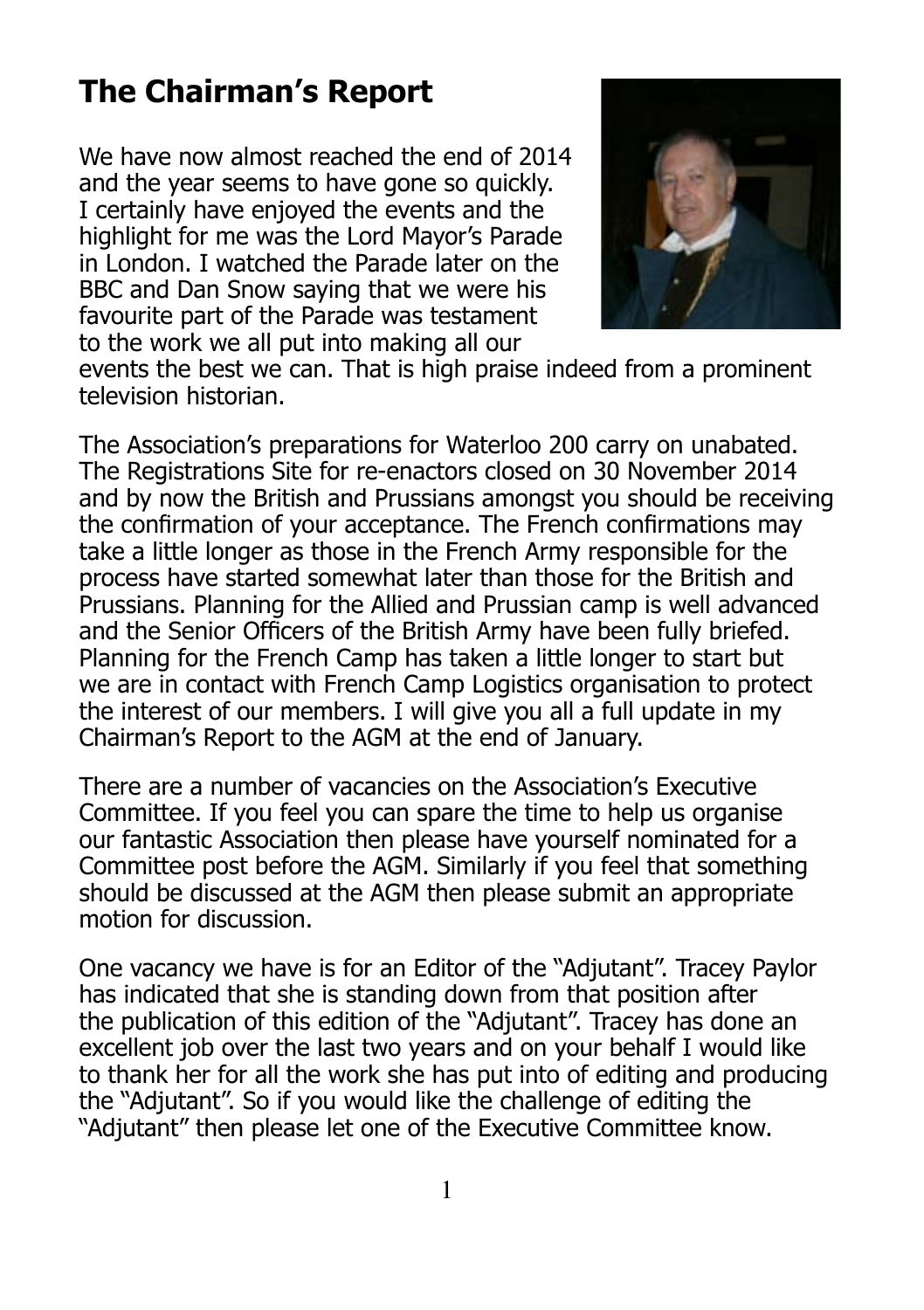So it just remains for me to wish you, on half of the Executive Committee, a merry Christmas and a Happy New Year – and what a new year it looks like being!

Martyn Monks

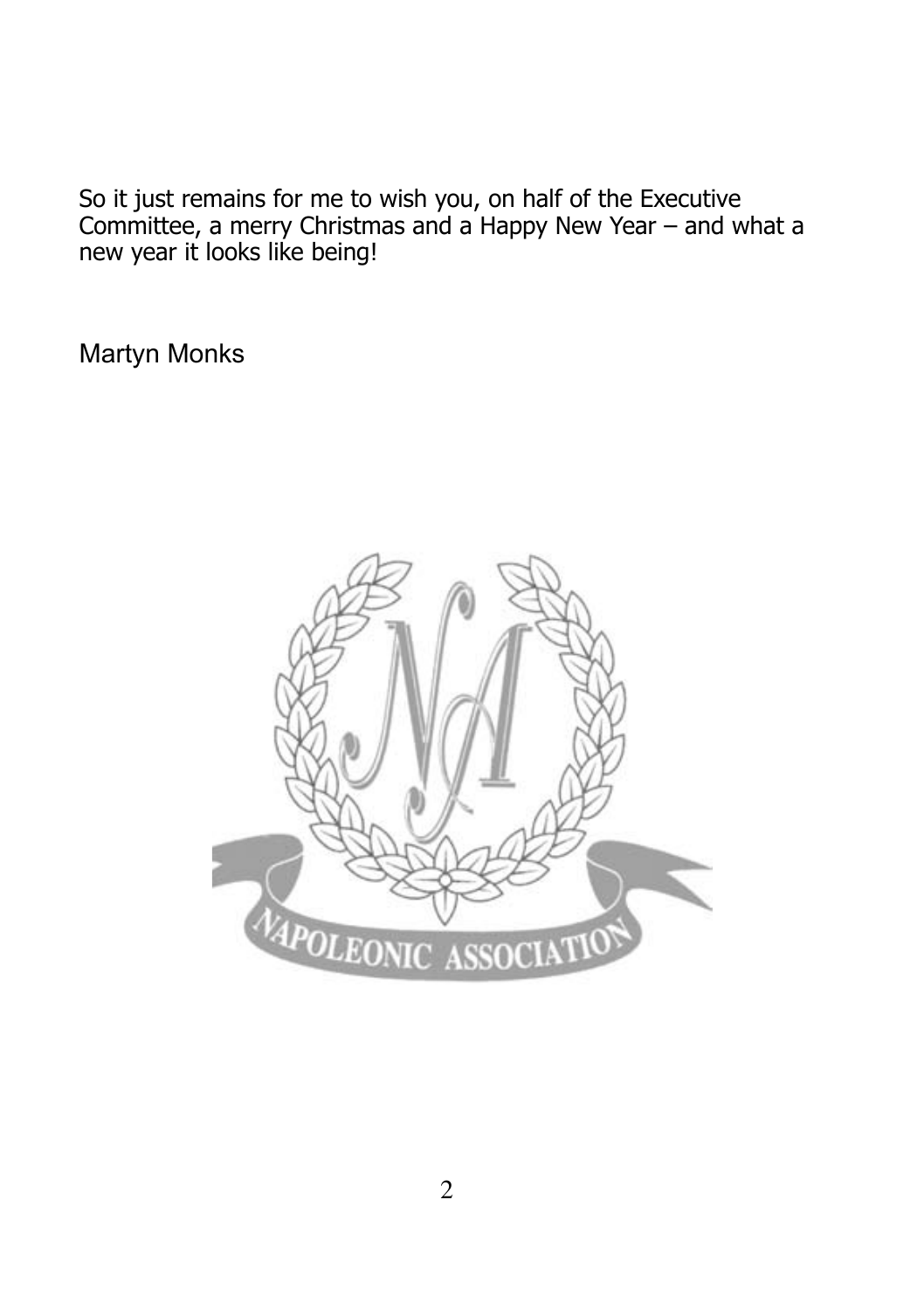### **The Supreme Allied Commander's Report**

Hi one and All

Not much to say in this festive edition.

In lieu of Parish Notes, I will give you an update of Army Admin...and of course congratulate the new

"Captain and Mrs Robertson" on their marriage in November.

Mike Haynes as British Commander will also assume as my 2nd in

Command.

Rick Peacock steps aside from the Adjutant Generals Department to join Robert Evans as



my ADC. All Staff Officers from the Adjutant Generals Dept primarily deal with

British Army matters. All Staff Officers of the Quarter Masters Dept will deal with Anglo-Allied matters.

Well there you go another season gone and some good memories. Justtake a moment to refect on the Army that we have built together and how we will take it forward to the bigget Bi-Centennial there is. Without your good nature, comradeship and loyalty there would be none of this would be possible. We all have different dreams and goals but over the years we have become a force that the troops of the Empire not only can but do envy. You are

comrades to be proud of.

So the toast is

" Happy New Year and on to Waterloo!"

Cheers, Wagg

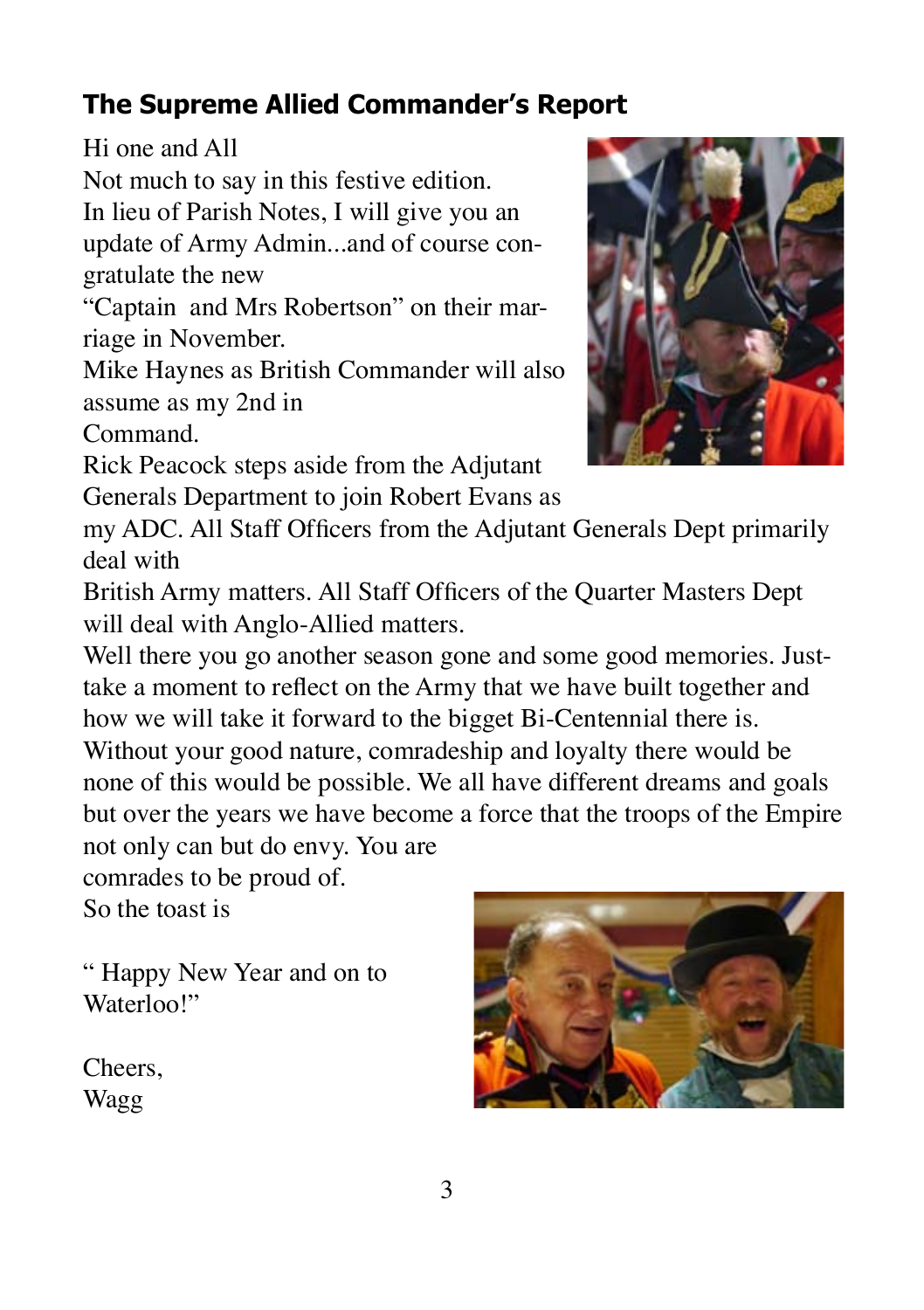### **The British Commander's Report**

Merry Christmas,

The British Army is looking in great shape as we come to the end of 2014 and we all are in for a special year in 2015 when we enjoy the privilege of being part of Waterloo 2015.

Not since 1815 will there have been such a felding of British Napoleonic troops and that includes all of our forces who wore the GR cipher of George the Third. Brunswicks, Hanoverians, Canadian Fencibles and Volunteers, Kings German Legion and our own Forces of the Crown, Horse, Foot and Cannon. It is a remarkable achievement to gather so many enthusiasts and historians together and to be able to not only feld them as one complete Army, but also to fnd a home and shelter for them at the Chateau of Hougoumont on the Field of Waterloo.

We are not there yet but hundreds of thousands of hours have been poured into this event by all of you who proudly wear that black cockade. Whether it is in researching drill, or booking that village hall to train in, or cooking drop scones over an open fre, sewing for hour after hour (usually with a deadline of the morning before a muster) new fatigue caps, sourcing and organising events, talking to the local firearms officer, painting gun carriages in the dead of winter, driving for mile after mile on a Friday rush hour, putting a tent up as the rain comes down, sitting in coaches for over 24 hours and wondering about thrombosis, standing in line as the smoke clears and the Eagles advance, looking at the food for ffty people knowing it needs to be turned into lunch for ffty people, swearing at that bloody flint, hoping that the singing will stop and the kids will sleep, writing reports for a membership that wants to hear, flling in the same membership form you did last year, trying to remember that right shoulders forward means wheel left, talking to the Belgian Government, organising the shape of the army from all the units that are in it, answering thousands of emails, travelling to Belgium to stand in wet felds and talk about portaloos, encouraging thousands of strangers to trust, understand and cooperate, bringing all of you together.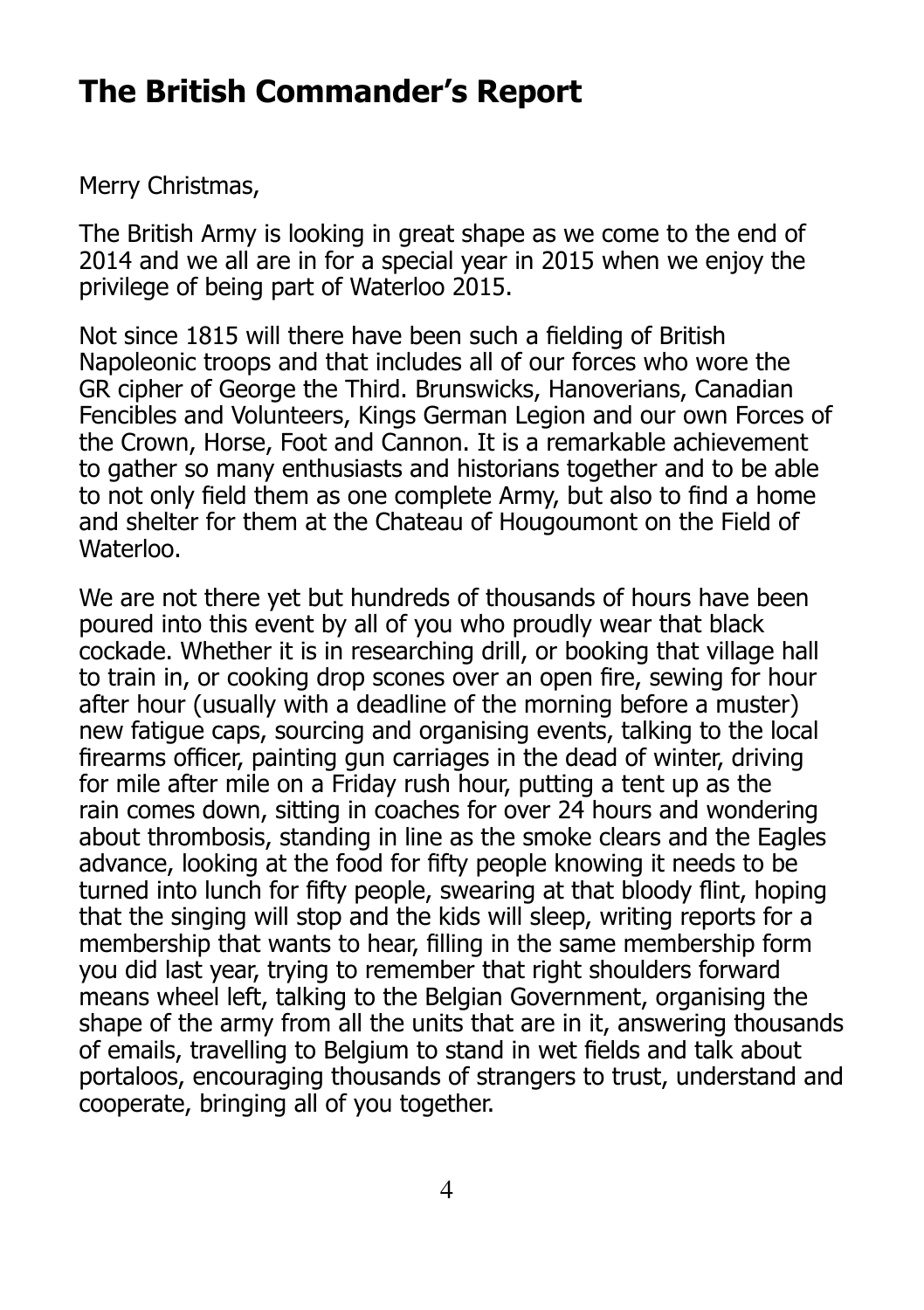That is what we are doing and it is working. The Army Command is made up of remarkable people it is a pleasure and honour to work with. The Quartermasters Department is forging ahead with a logistical plan that is superb in detail, The Adjutants Office has a complete understanding of everyone and where they are. Coupled with all of this our own Napoleonic Association Committee has created an events calendar that will take us up to and beyond Waterloo 200 in glory!

Now is a very good time to be a Napoleonic Re enactor, now is a very good time to be a member of the Napoleonic Association.

It is an honour and a privilege to be working with you all.

A very Merry Christmas

Major General Michael Haynes AGC

British Army Commander

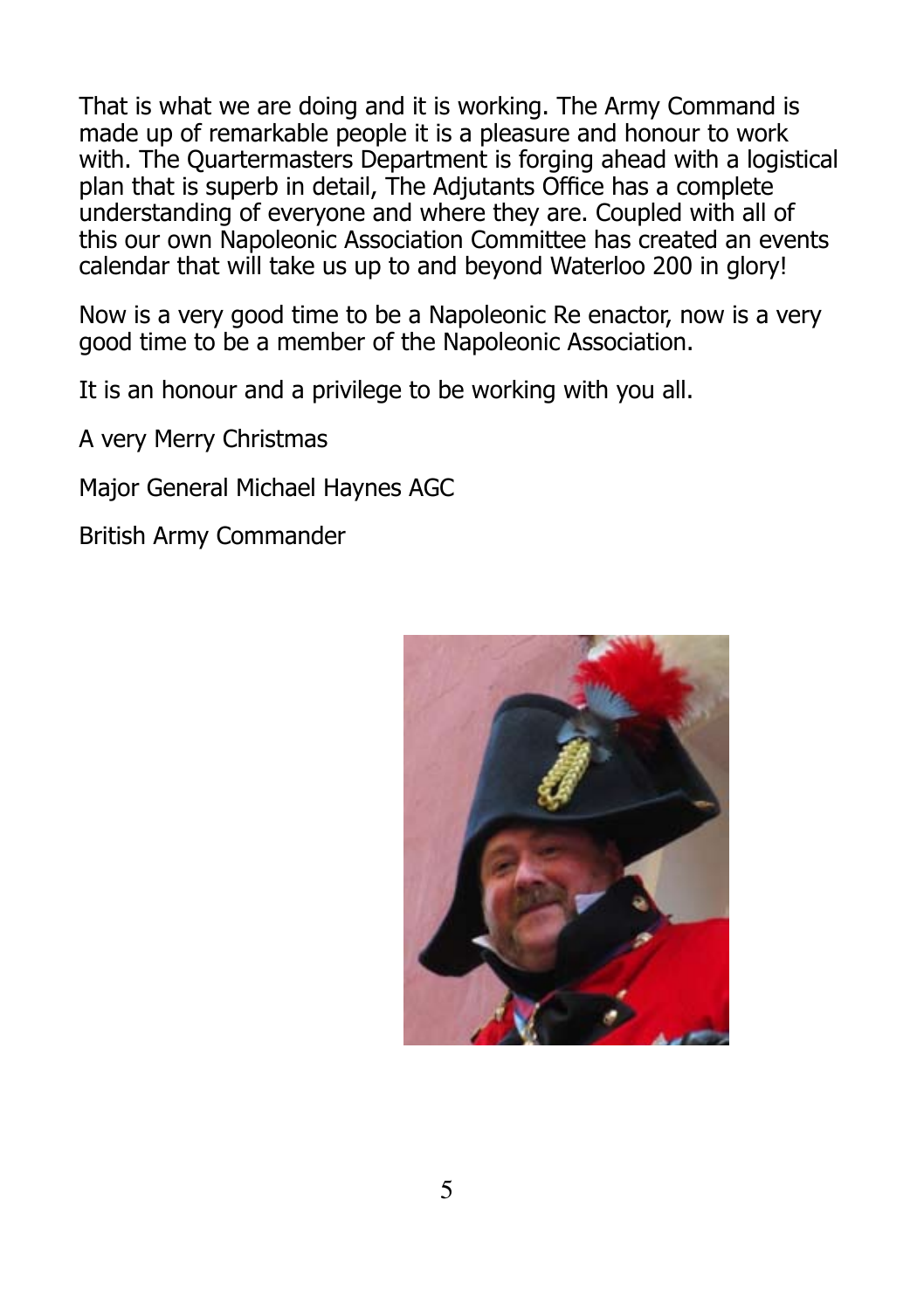### **The French Commander's Report**

Napoleonic books; artefacts from eBay; items of kit; accoutrements; materials, what's Santa going to be delivering for you? We might not know what's being delivered for Christmas, yet we do know that the NA delivered up an exciting season which culminated in a good end of season event, with many within the NA taking part in The Lord Mayor's Show. The Brigade was well represented with participants from many of the French units being present. It was a shame that our cavalry and artillery units were unable to attend yet they were there with us in spirit. Sean van Hese from



85e, took part whilst on a short visit to the UK, and he happily led the singing throughout the march. Our own "English" Napoleon, John Horwood, once again managed to whip up the crowd, with an almost equal number of cheers and boos occurring as we marched along. Thanks to everyone within the Brigade who helped make the event such a success.

Richard Delingpole has set us all a tongue in cheek challenge to gain "elite' status alongside the 69e Voltigeurs. Although tongue in cheek, the gauntlet has been thrown down and picked up and it will be good watching units compete for that vaunted status. It will involve enhancing the look of kit, drill, living history, public interaction, and battlefield performance. Areas in which we can all make small improvements. Talking of challenges, well done to Caporal Stewart Bell for recording the quickest time for fring 3 rounds, in the new annual 45e competition. Next year we want to open it up to all within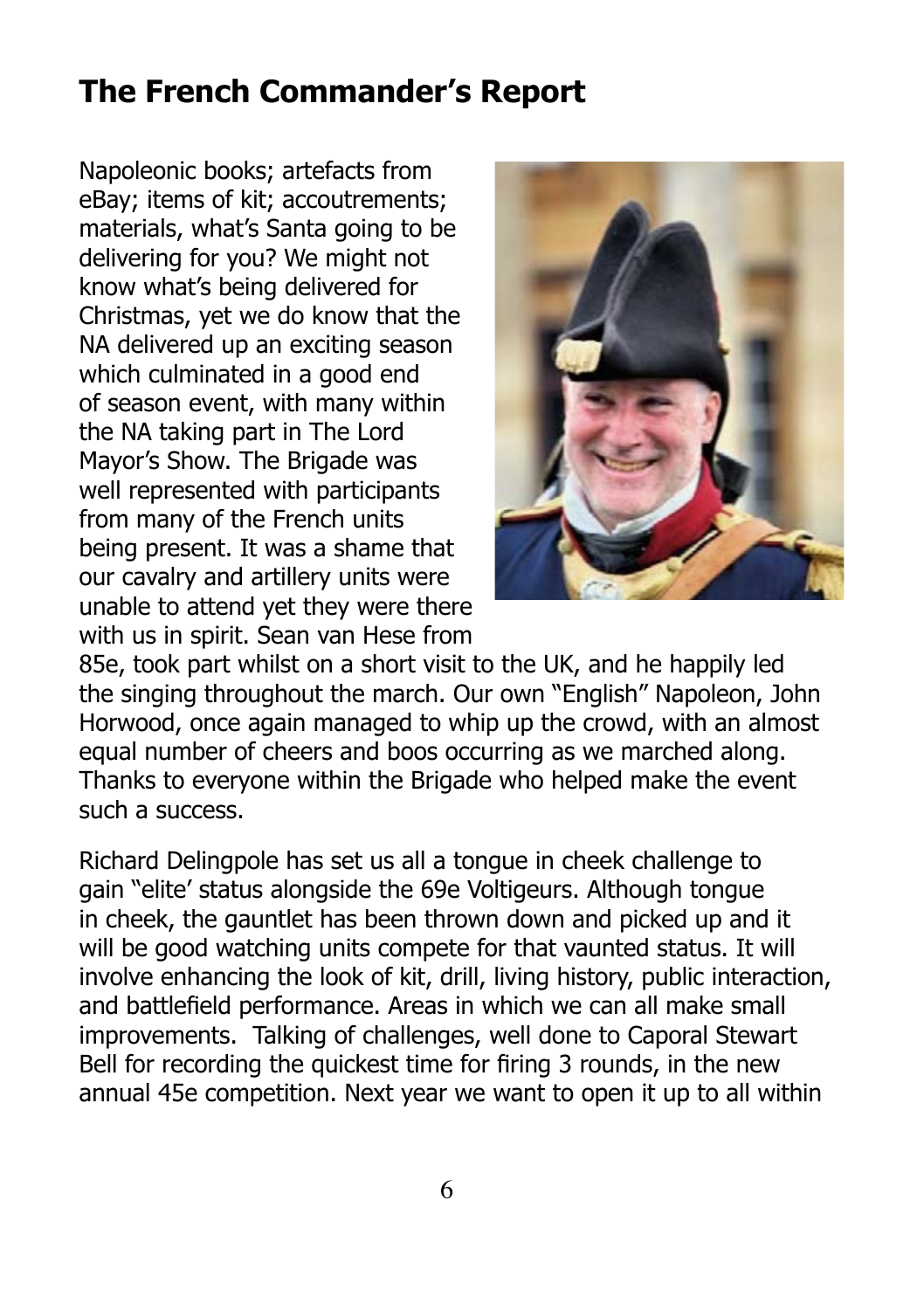the Brigade. Ensuring that troops can load properly, quickly and safely, especially when under pressure, will enhance our overall fre power and prowess on the battlefield. Each year we will have an award to the quickest frer within the Brigade.

2015 is already looking to be a year full of exciting events in the UK

and abroad. I see no reason why the events should not all exceed our expectations. People are looking forward to the Fort Amherst flming with Sean Bean, in January and it was good seeing photographs of Beau and the cavalry from their recent participation in the same series of flming earlier in December.

Here's hoping you all have a great festive period and let's work hard together in making 2015 a year to remember.

Salut et Fraternite Captain Duncan Miles 45e

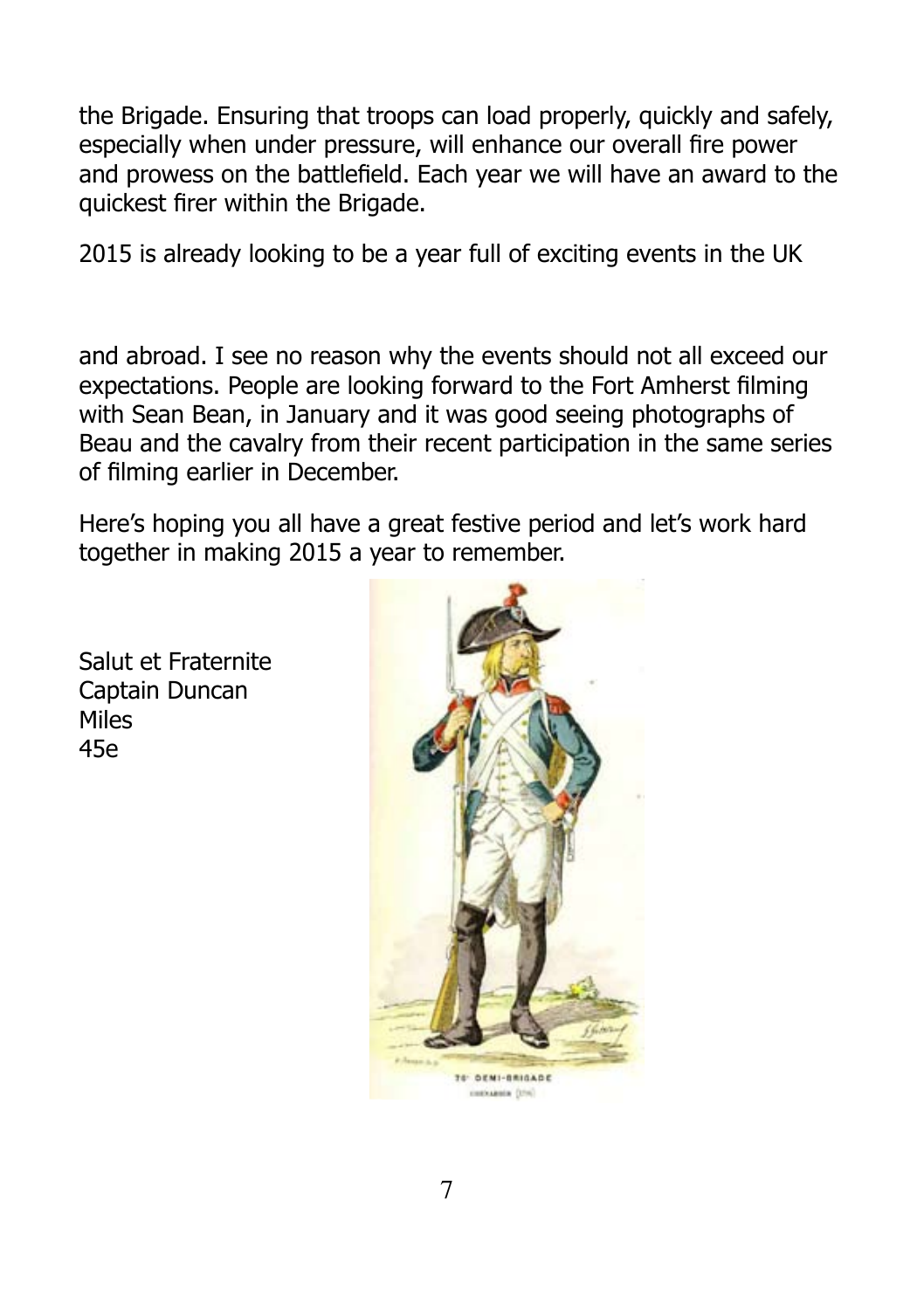#### **Cavalry- Dark days or new dawn?**

I have never felt particularly happy about being near horses. Dogs and cats, even quite big ones I can manage, horses on the other hand are not only much bigger and stronger than I am they also have brains and personalities. I have steered clear of them, except when called upon to help at tournaments but there is no way I am ever going to get on top of one! Horses were however a vital component on every battlefeld for centuries. Imagine Hastings or Waterloo without cavalry charges and most major (English) Civil War battles seem to begin or end with the cavalry tearing off in one direction or another. Agincourt or Crecy without cavalry would be like sausages without mustard or crumpets without butter.

It is obvious that as re-enactors we cannot recreate battles on the scale of the past but we can recreate just a little bit of one and that should include cavalry. What is also becoming obvious is that there are far fewer horses at reenactments and on occasion none at all. At the recent Annual General Meeting of NAReS (National Association of Re-enactment Societies) this issue was raised by John Norris the director with the Equestrian Portfolio.

The problems as he outlined them were numerous but not insuperable but collectively they had signifcantly reduced the numbers of horses available for hire by re-enactors. Stables have been caught between rapidly rising prices for food and fuel and a signifcant reduction in investment and participation from a public feeling the post 2008 'squeeze'. The frst and most obvious problem is the cost of livery that is providing for the needs of the animal. Food prices have risen as have the costs of bedding, and full livery for a month between £500 and £1000, horses need to be re-shod every 6-8 weeks at an average cost of £80, even a small bale of Hay costs between £4-7. Prices keep on rising and unlike a vehicle that can be stored in a garage the horse continues to need feeding, exercising etc., irrespective of whether there is a paying customer available. Getting horses to events usually requires the hiring of specialist vehicles and the cost of expensive diesel fuel to get them there.

The reduction in the numbers of stables willing to hire horses has been compounded by some increasingly unwilling to hire them to re-enactors.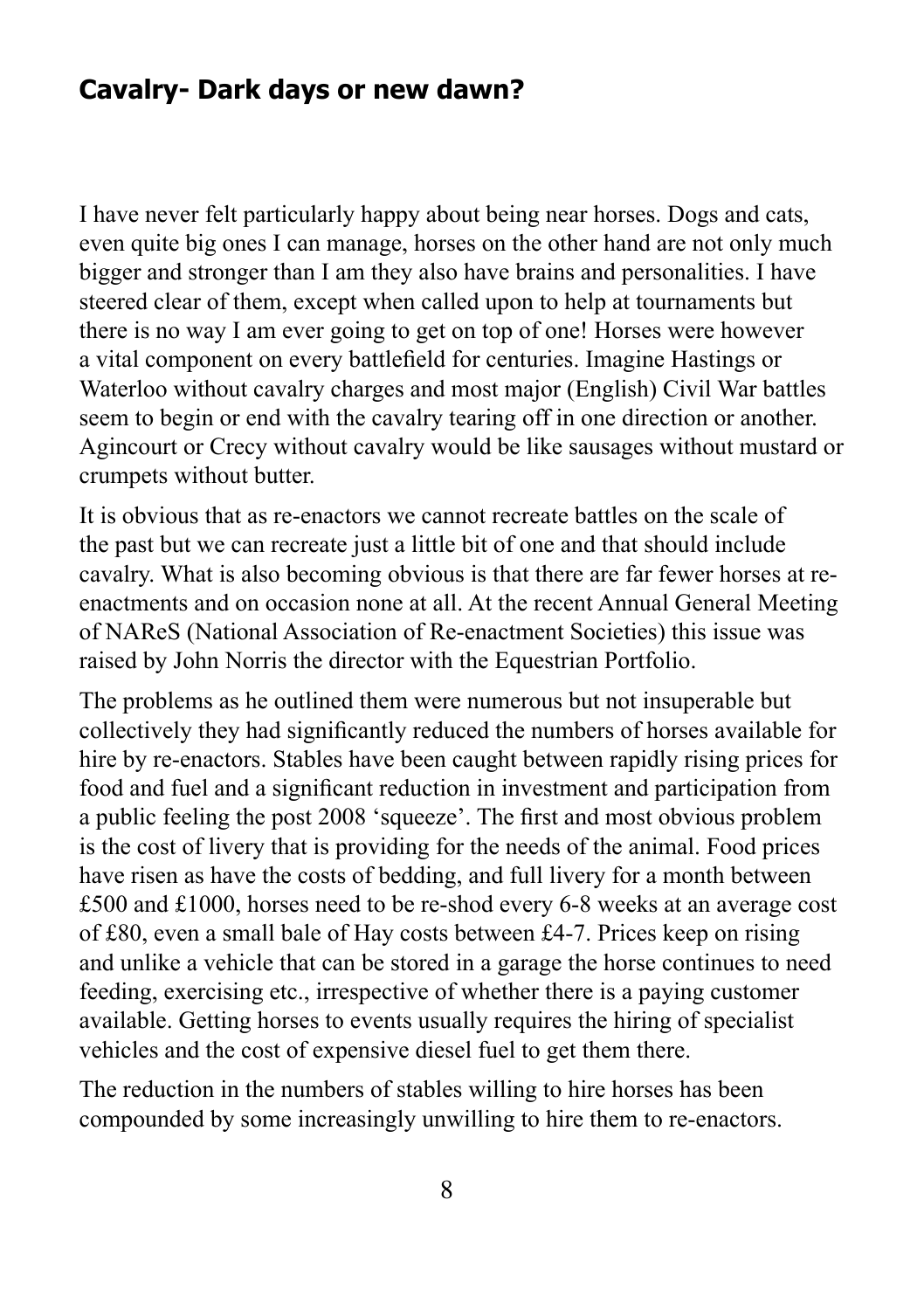Hiring such a valuable item requires the stable to have confdence in the customer to be able to manage and care for the animal properly. To build up the confdence of the stable requires a regular commitment from the

re-enactor so that the stable owner has the confdence to risk what is a valuable investment.

For the organisers of an event the increasing costs associated with hiring



horses and their riders has led to fewer and fewer seeing them as an asset. Horses are expensive and unless managed with a high degree of professionalism can be a liability. I am sure I am not the only re-enactor who has on occasion been convinced that neither horse nor rider were prepared for the choreographed (or otherwise) noise and confusion of battle.

There are fewer horses available, fewer stables willing to hire them and fewer organisers willing to pay for them. This is the much quoted 'perfect storm'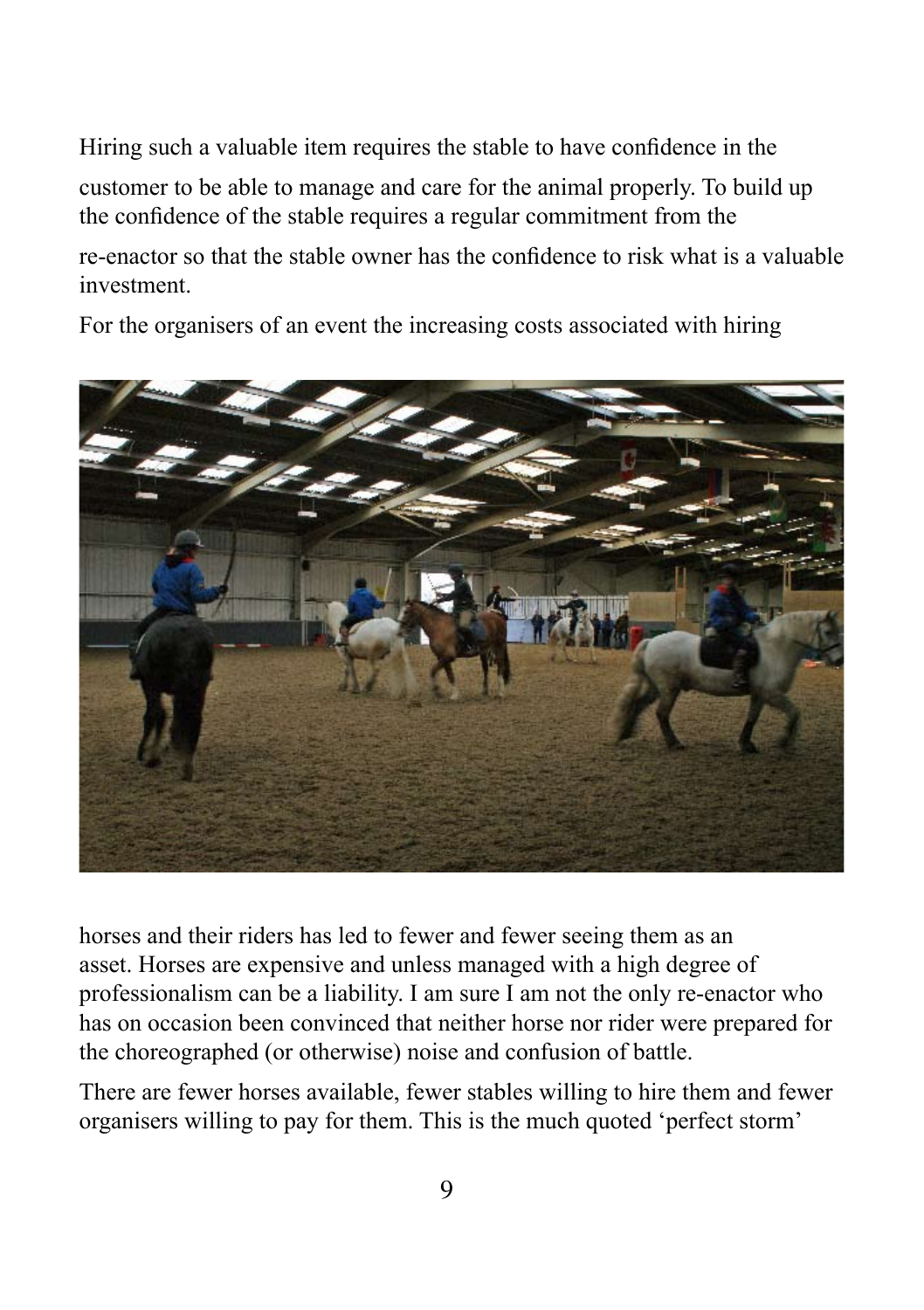a concatenation of circumstances that could see the disappearance of horses from re-enactments except for the 'professional' jousters, skill at arms (tentpeggers) etc.

The use of owner riders by many groups has meant that a small number of horses can be seen at some events. But there are pros and cons with using owner riders. On the plus side they own their own horses and normally have transport, so will come to an event for nothing or for a small allowance for diesel. They will "know" the horse and can be relied upon to put on a good



and safe show, and as they ride often are skilled riders. On the other hand they have other interests, such as dressage, show jumping, eventing and polo and so may not be available for re-enactment when required. In addition their horses are valuable, and so the riders may not wish to do precisely what the organisers of an event require. They do still of course need to train together and this is a major cost assuming that a suitable training venue can be found. It is not the fnal solution but is a part thereof.

How is the situation to be ameliorated if not reversed?

In the short term that is not realistic. Until such time as funding from sponsors is available and contractors have built up their herds with good number of an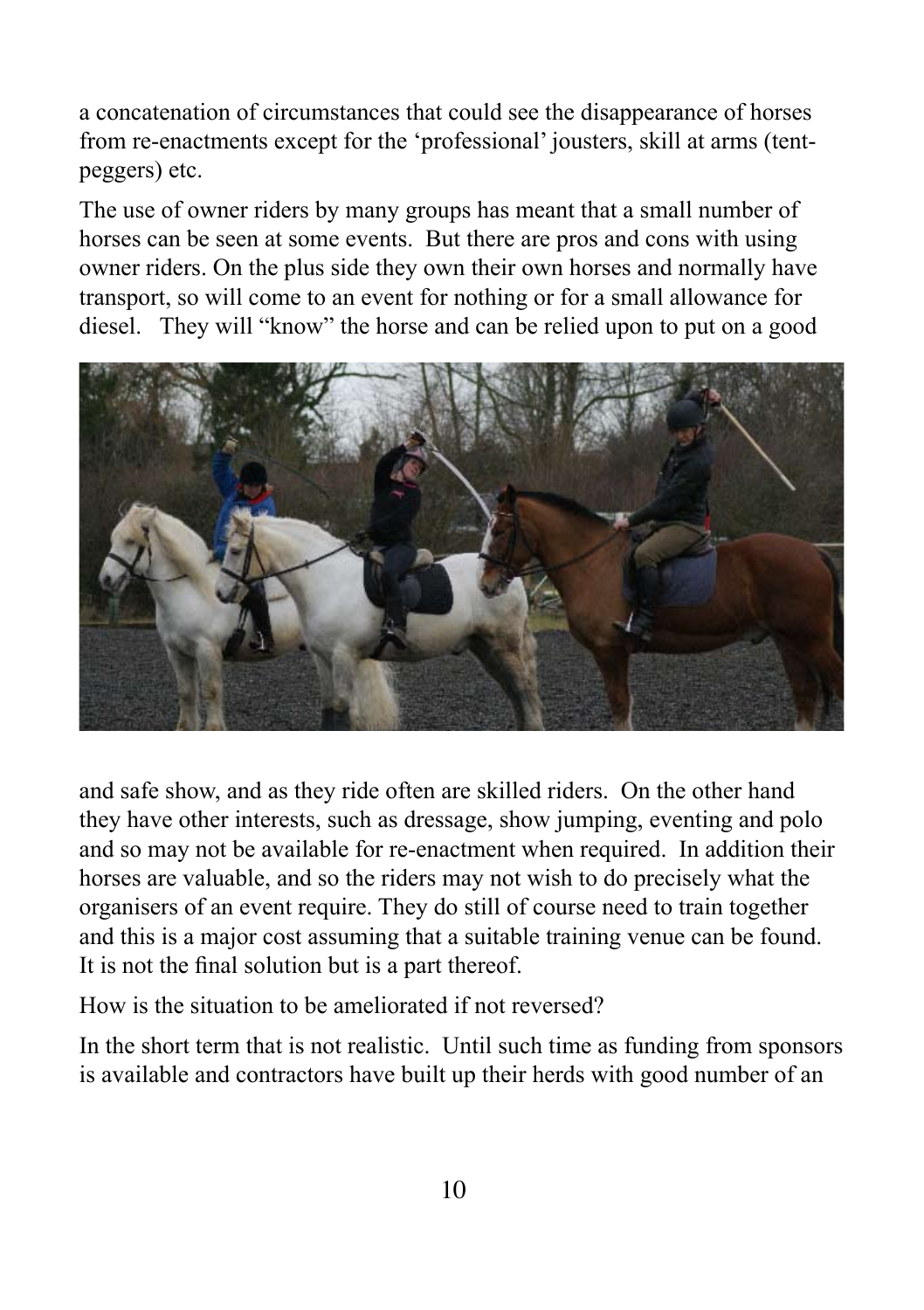acceptable standard we will continue with a stopgap situation, doing the best with what we can get. The long term will be better as there is a demand for re-enactment spectacle and equestrian and cavalry skill; once money begins to flow and the re-enactors themselves have more to spend the market will improve. That may be a good few years away.

NAReS is looking into the immediate problem with emphasis on safety and training. We cannot afford a major equestrian incident and the best way to avail that is to train, if possible on horses that one is likely to ride at an event. Most cavalry re-enactor units do undertake some training events through the winter months, but often the venues have limited facilities (most venues do not want cavalry churning up the muddy grass through the winter, nor do many have large enough all weather surfaces). Most of the current practice sessions focus on drill riding, and some weapons training, but this does not adequately simulate battle conditions. What is needed is more training for cavalry re-enactors alongside re-enactors using guns and artillery pieces. It's worth noting that even the few specialist horse hirers who are still in business, struggle to get their horses trained for these conditions, let alone the owner riders.

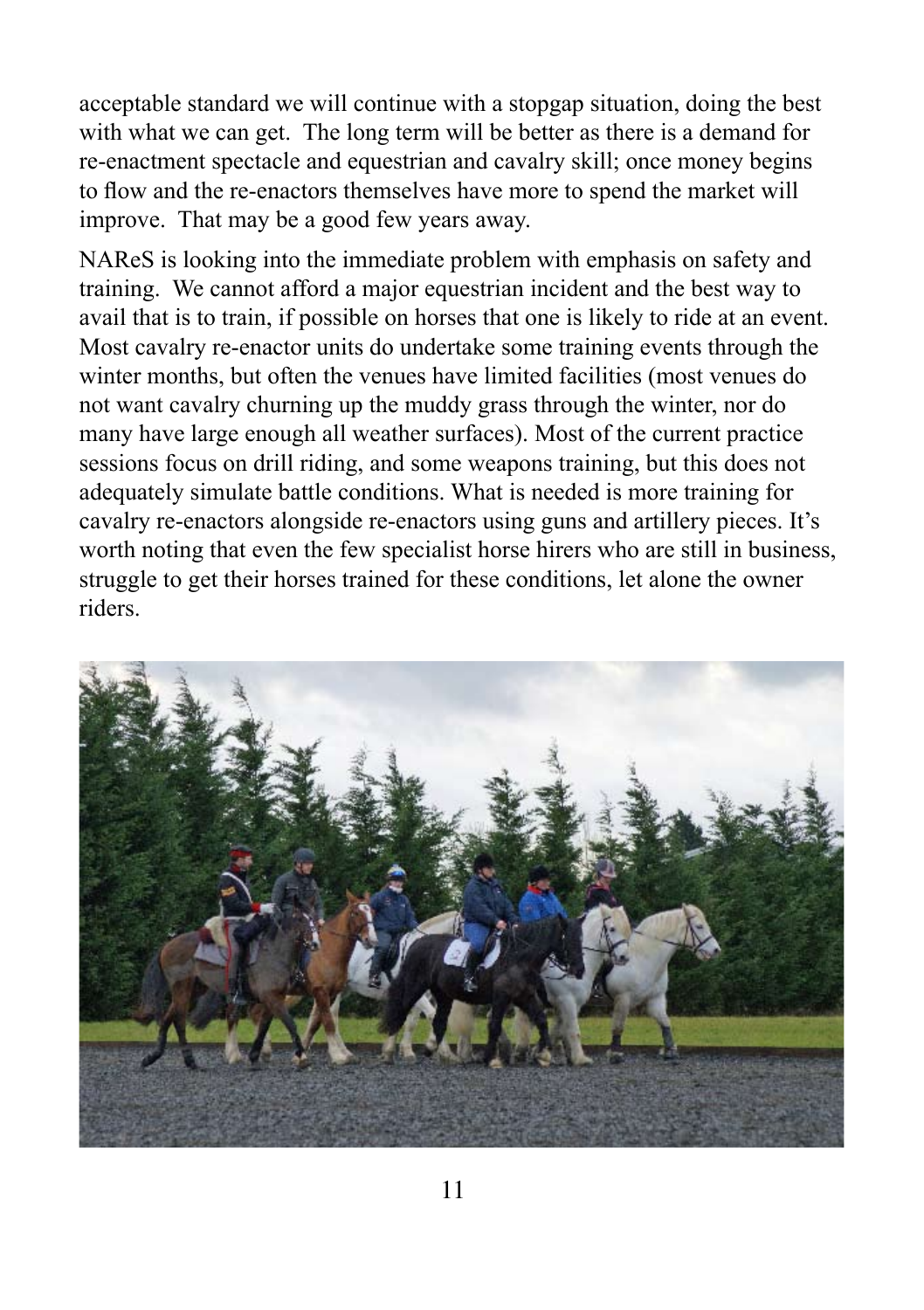The Napoleonic Association

gives notice of a

Duchess of Richmond's Ball

The First of the Season to be held at the Celebrated at the

Athenaeum Assembly Rooms

Bury St Edmunds in the County of Suffolk on Saturday January 31<sup>st</sup> 2015



[www.napoleonicassociation.org](http://www.napoleonicassociation.org)

### God Save The King

t is now only a few weeks until the NA Duchess of Richmond's Ball, and the tickets are selling fast.

Tickets cost 35 for members and 45 for non-members.

Please send your booking to me as soon as possible in order to guarantee your place at what will be the frst Duchess of Richmond's Ball of 2015, and the cheapest in cost but not in quality.

Remember to include a stamped addressed envelope for me to post your tickets to you.

Many thanks Kate Davis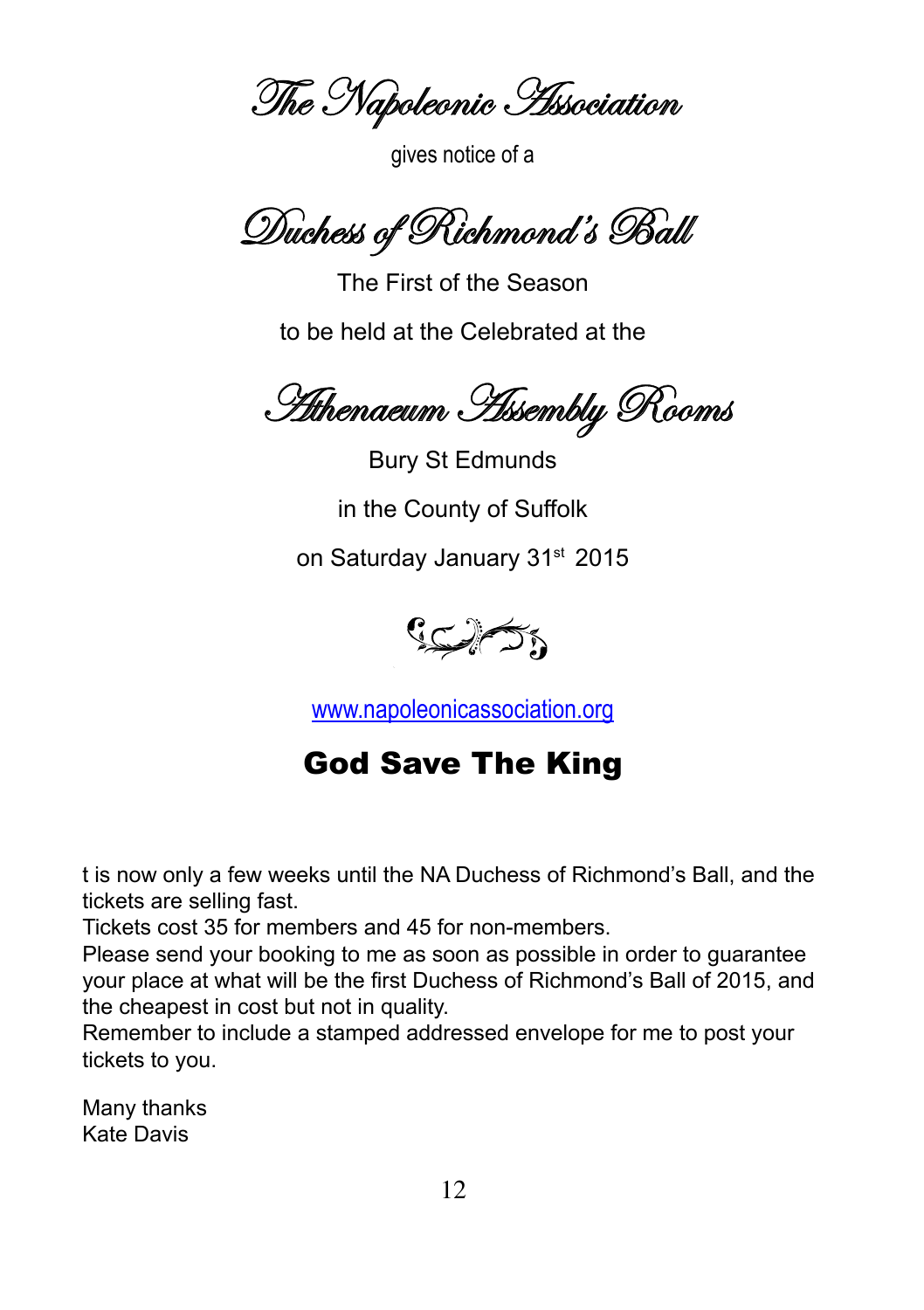From the Editor:

Please note that I have had the following sent to me but am unable to supply further information as to how to obtain tickets, times etc.

Hi, could you please ensure that the Adjutant and the whole of the NA is aware that the **Jane Austen Dancers of Bath** are holding the **Duchess of Richmond's Ball in the Assembly Rooms**, Bath, on **May 9 2015**, in the run-up to the commemorations for Waterloo 200.

Thanks David Symington (Doglock) 27th (Enniskilling) Regiment Godolphin's Regiment of the SK.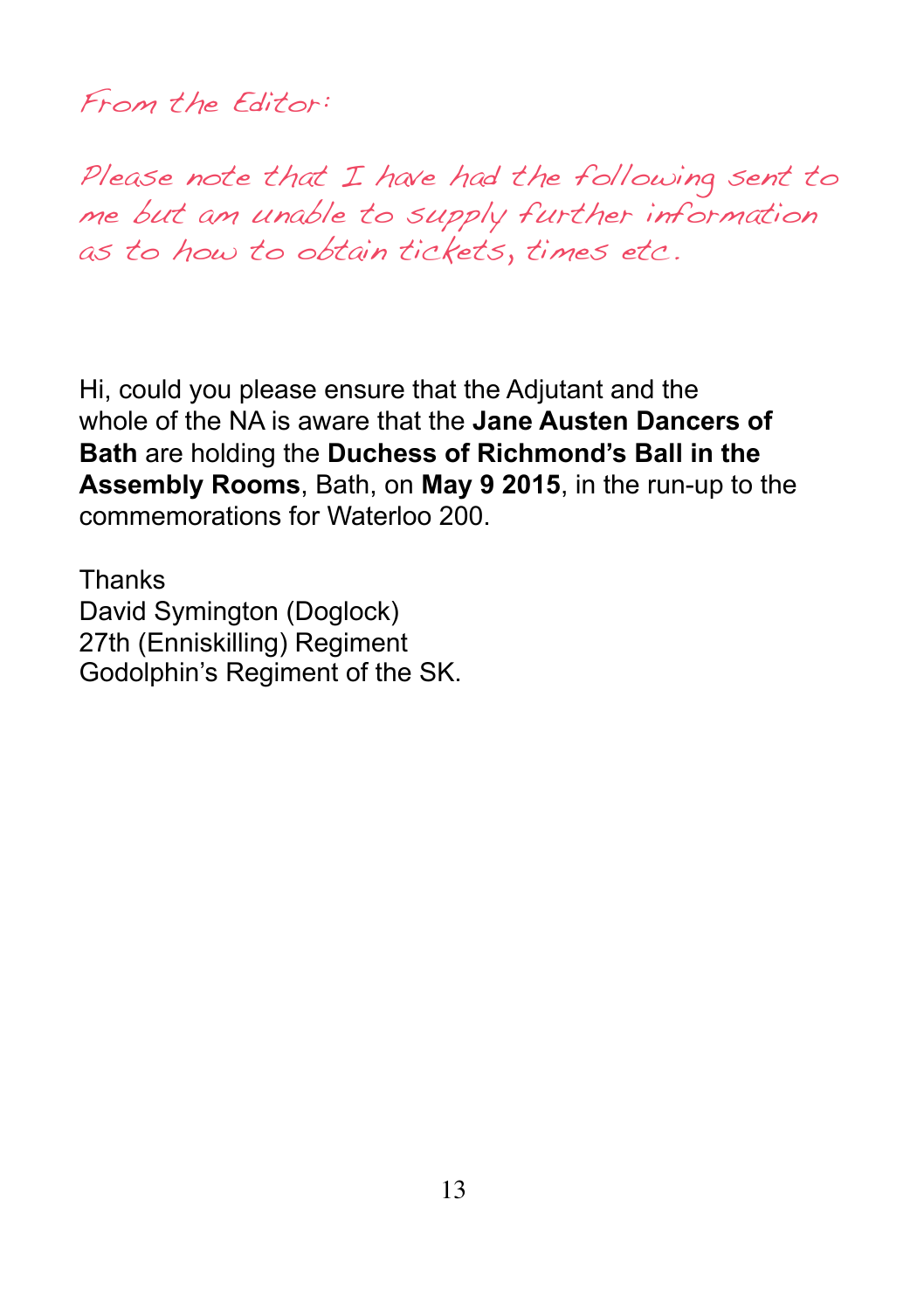# **Bonaparte and the British:**

#### **Prints and Propaganda in the age of Napoleon**

#### **Tim Clayton and Sheila O'Connell**



**A richly illustrated catalogue accompanying a major British Museum exhibition to mark the 200th anniversary of the Battle of Waterloo.** 

Not only was Waterloo one of the most decisive battles ever fought, was also a crucial event in European political and social history, ending over 20 years of confict and bringing to his knees one of Europe's most extraordinary and challenging figures – Napoleon Bonaparte.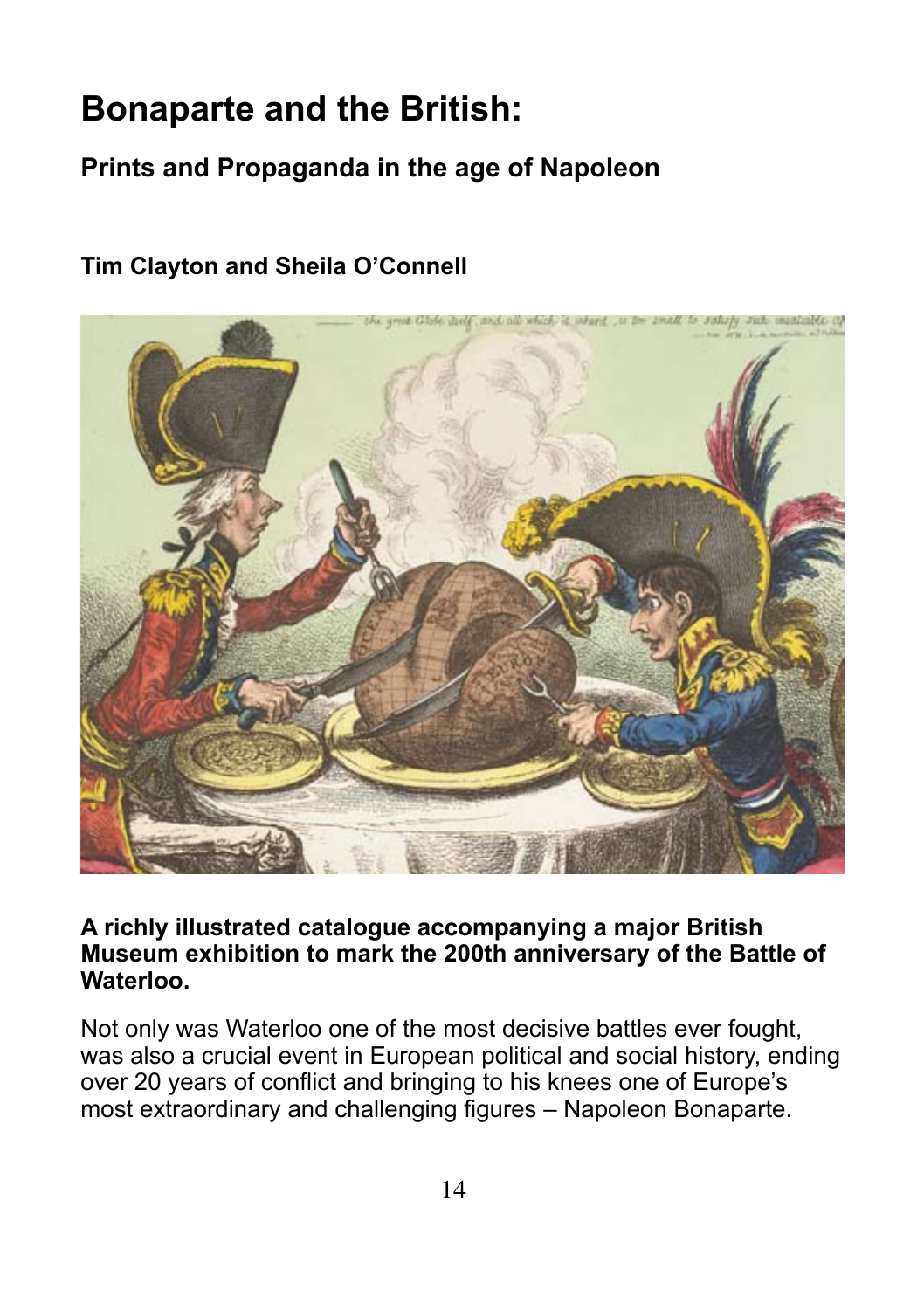This intriguing book shows through contemporary prints how Bonaparte was seen from across the English Channel where hostile propaganda was tempered by admiration for his military and administrative talents. Featuring works from the British Museum's world-renowned collection of political satires, including examples by the greatest masters of the genre, James Gillray, Thomas Rowlandson and George Cruikshank, the authors examine in detail these fascinating and humorous prints. French satires showing the British in relation to Bonaparte are also included alongside portraits of Bonaparte and his family made for the British market. Attitudes to Bonaparte were coloured by political tensions in Britain as highlighted in satires of Charles James Fox, Richard Brinsley Sheridan, Lord Holland and other radicals. French, German, Russian and Spanish copies of British prints demonstrate the wide dissemination of prints and the admiration of continental artists for British satirists.

From portraits of the handsome young general to the resplendent Emperor to the cast of his death mask, this book explores crucial events of Bonaparte's career and the period including: Nelson's triumph in the battle of the Nile in 1798; the 14 months of peace after the Treaty of Amiens in March 1802 when British tourists focked to Paris; the invasion scare of 1803 that generated much bravado in propagandist prints; the death of Nelson at the moment of victory at Trafalgar in 1805; the Russian campaign of 1812 followed by other military defeats during 1813, culminating in Napoleon's exile to Elba in 1814; his '100 days' in power in 1815, followed by Waterloo and exile to St Helena.

**Bonaparte and the British** reveals the stories behind the prints, explaining how satire was used as propaganda and how the artists worked. With stunning illustrations showing the intricately detailed prints in full colour this book brings to life a key period in European history.

 Accompanies an exhibition at the British Museum, on display 15 February - 30 August 2015  $\Box$  Features works from the worldrenowned collection of satirical prints at British Museum  $\Box$  Fascinating and revealing text by key experts teases out the intriguing and often humorous stories behind the satires